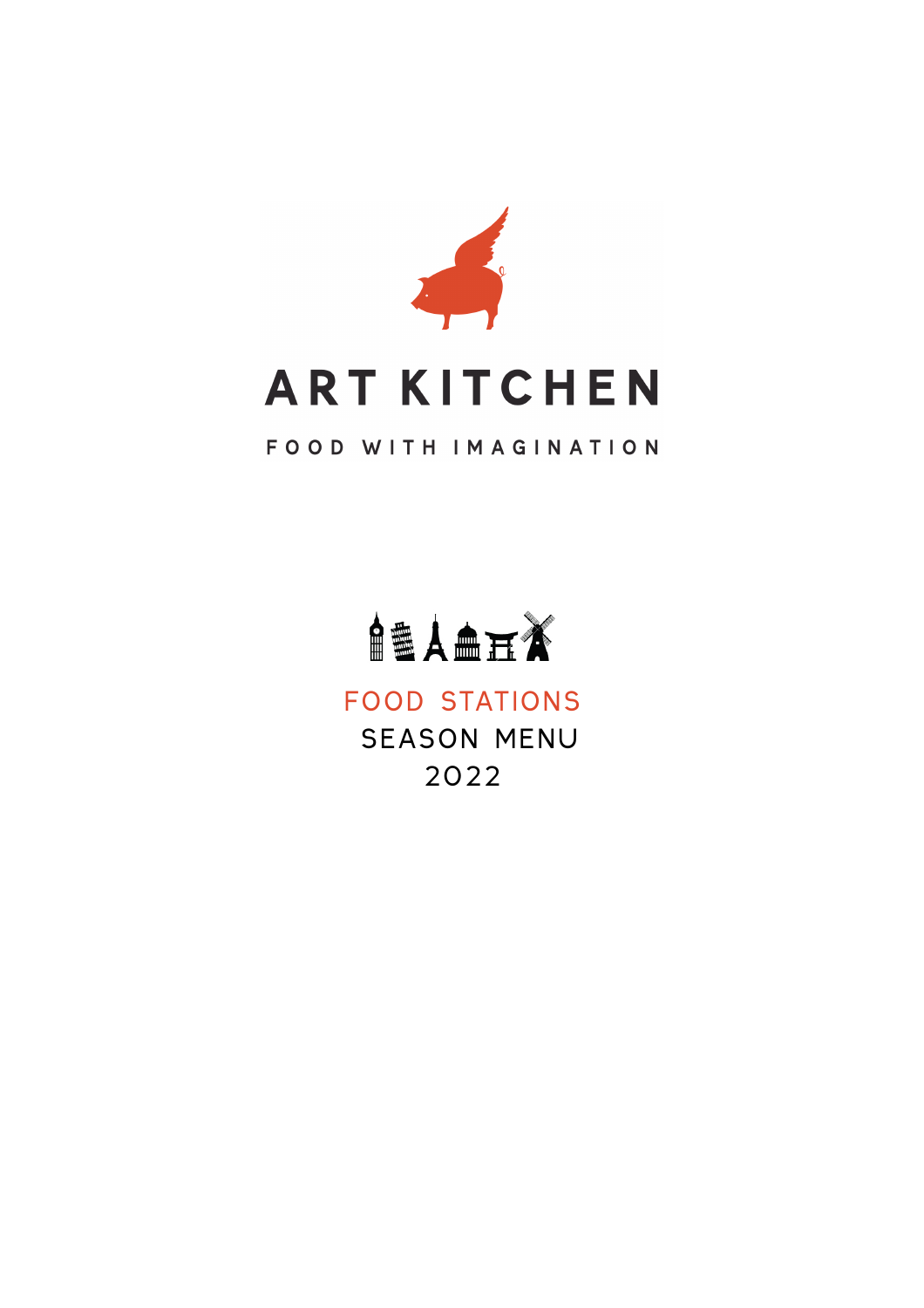

All gorgeous things come in small bites and our delicious canapés are the perfect combination of taste and texture in a bite or two. beautifully served in our own unique 'art' way.

| <b>COOL</b> | <b>WARM</b> |  |
|-------------|-------------|--|
|             |             |  |

| coconut scallop, tomato, pepper, lime,<br>chilli, coriander                 | df gf v | fried truffled polenta cubes, oyster mushroom,<br>truffle aioli                                                | v qf   |
|-----------------------------------------------------------------------------|---------|----------------------------------------------------------------------------------------------------------------|--------|
| black rice, whipped satay tofu, peanut,<br>edamame, pickled chilli          | ve df   | carrot & red lentil spiced fritters, carrot<br>hummus                                                          | ve gf  |
| caramelised fennel tart, parmesan custard,<br>rocket                        | V       | basil & gooey gorgonzola 'soft centred' arancini,<br>saffron aioli                                             | $\vee$ |
| pear & prosciutto wrap, gorgonzola mousse,<br>candied walnuts               | qf      | 'fish & chips' flathead, little cones of french<br>fries, lemony tartare                                       | df     |
| crab remoulade, sweet cornaioli, chive,<br>charcoal bun                     | df      | sticky bbq chicken, corn cream, charred corn,<br>popped corn                                                   | qf     |
| tandoori carrots, whipped vadouvan paneer,<br>poppadum crumbs, nigella      | $\vee$  | grilled halloumi, candied walnut, pomegranate,<br>flat bread                                                   | V      |
| chorizo jam, quail egg, parmesan aioli, crispy<br>music bread               | df      | pork belly, sticky soy & chilli, radish & apple<br>salad                                                       | qf     |
| eggplant imam bayildi, tomato & pepper, flat<br>bread, smoked yoghurt       | qf v    | chargrilled 'tequila' steak, chipotle mayo, finger<br>lime, tortilla chip                                      | df gf  |
| coconut poached prawn, green mango,<br>sticky coconut & chilli caramel      | df qf   | mini croque monsieur's, smoked ham, gruyere,<br>dijon sauce little spiced veggie pies, beet relish<br>& rocket |        |
| sushi rice, soy & sesame beef carpaccio,<br>wakame                          | df qf   | little spiced veggie pies, beet relish & rocket                                                                | ve     |
| wonton chip, crispy roast duck, sticky hoisin,<br>shallots, shaved cucumber | df      | crispy flash fried squid, coriander aioli, charred<br>chilli & shallots                                        | df qf  |
| pacific oysters, lemon myrtle & macadamia                                   | df gf   | fried cheesy corn empanadas, chimichurri                                                                       | $\vee$ |
| rosemary shortbread, whipped feta,<br>honey pear, micro rocket              | $\vee$  | mini chicken kiev, tarragon aioli, sweet potato<br>chip                                                        |        |
| cured & smoked ocean trout, beetroot &<br>horseradish curd, watercress      | df gf   | spicy moroccan lamb & feta sausage rolls with<br>tzatziki & dukkah                                             |        |



<sup>\$41</sup> 3 Hour Event 10 pieces

 $$33$  \$41  $$49$ 

 $\begin{array}{c} 4 \text{ hour} \end{array}$  S<sub>49</sub> 12 pieces

. . . . \ . . . . . . . . . . . . . .

2 Hour Event

8 pieces

*prices are exclusive of GST & Staff* **gf** gluten free **v** vegetarian **df** dairy free **ve** vegan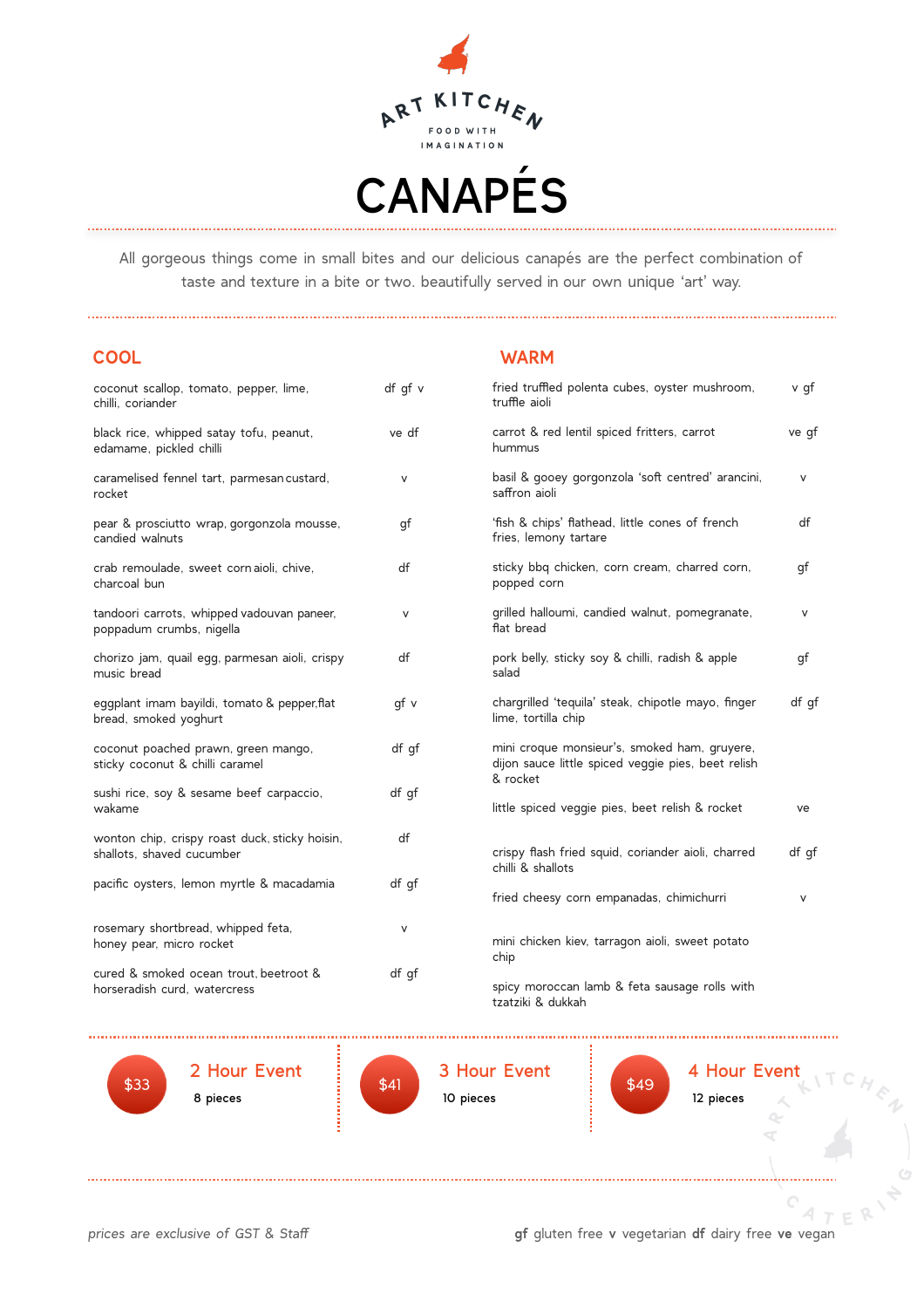

### AROUND THE WORLD

we take you around the world with a selection of dishes inspired by different countries. we can create a station dedicated to one cuisine or tickle your taste buds with selected dishes from several countries for a multi-cultural feast.

#### **SOUTH EAST ASIA -** hot, sour, sweet, delicious

| Thai beef salad with shaved green mango, cucumber, roasted peanuts, sauce | df qf |
|---------------------------------------------------------------------------|-------|
| Thai style coconut & pumpkin yellow curry, kaffir lime, steamed rice      | df qf |
| bbg Japanese teriyaki salmon fillet, daikon salad, soy & sesame           | df qf |
| peanut chicken, crunchy Asian veg, aromatic leaves & spiced coconut sauce | df qf |
| selection of pork buns & dumplings, dipping sauce, prawn crackers         |       |

#### **MIDDLE EAST -** deliciously fragrant, sweet & spicy dishes

| fragrant braised lamb tagine with sweet spices, dried fruit & toasted almonds | df qf |
|-------------------------------------------------------------------------------|-------|
| cumin & yoghurt marinated chicken with cherry tomatoes, preserved lemon aioli | df    |
| persian herb salad with picked leaves, marinated feta, tomato & cucumber      | v qf  |
| baked eqqplant imam bayildi, tomato & pepper, smoked yoghurt                  | v qf  |
| falafel chickpea fritters, pots of houmous, pickles, baba ghannouj            | ve qf |
| grilled flat bread                                                            |       |

#### **MEXICANA -** hot & happy street style

| baked lime & coriander chicken, green salsa, grilled corn            | df qf |
|----------------------------------------------------------------------|-------|
| baked tortilla, beef brisket chilli, beans, sour cream, house mole   | qt    |
| crispy fish taco, soft tortilla, pico de gallo, jalapeño, baja sauce | qt    |
| mexican street style salad with lime & crispy tortillas              | ve qf |
| crispy fried patatas, ancho pepper salt                              | ve qf |

#### **ITALY -** simply made with love

| mixed mushroom & truffled custard tart with shaved pickled fennel         | v     |
|---------------------------------------------------------------------------|-------|
| pan fried prawn, salsa rosso, lemon, parsley & risoni                     | df    |
| chicken saltimbocca, pesto aioli & crispy potatoes                        | df qf |
| heirloom tomatoes & the best bocconcini with charred chili, mint & leaves | df qf |
| caesar salad, crispy bacon, croutons, shaved reggiano & anchovy dressing  |       |

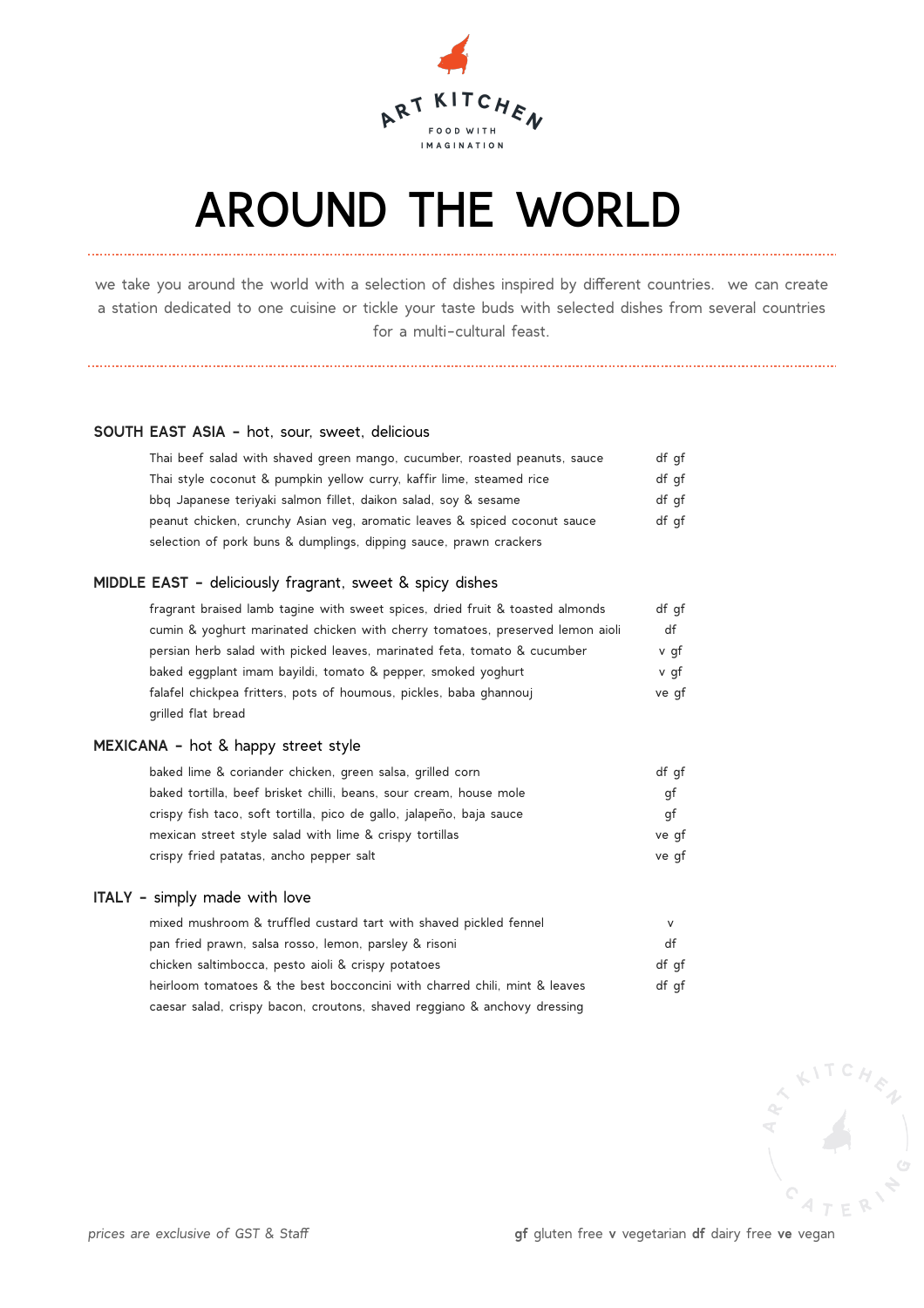| GREAT BRITAIN - our beautiful best of british selection                              |       |
|--------------------------------------------------------------------------------------|-------|
| slow braised beef short rib, yorkshires, horseradish, watercress                     | df    |
| grilled, baked or battered market fish, lemony tartare                               | df    |
| lamb & summer veg cornish pasties with ketchup pipette                               |       |
| ploughmans salad, cheddar, cherry tomatoes, celery, crusty croutons & cos            | V     |
| massive chips, malt vinegar, maldon salt                                             | ve gf |
| THE US OF A - a mix of finger lickin good southern style food                        |       |
| southern style free range pulled pork & southern 'slaw'                              | df gf |
| buttermilk chicken, sweet potato, spiced chips                                       | gf    |
| cheeseburger, brioche bun, frenchs mustard, ketchup, pickles, onions                 |       |
| southern street style salad with lime, charred corn & cos                            | ve gf |
| skinny fries & sauces, ketchup, bbg sauce, chipotle aioli                            | df    |
| FRANCE - classic, rich & deliciously French!                                         |       |
| beef bourguignon with baby onions, mushrooms & bacon                                 | df gf |
| roquefort, artichoke & parsley tart, garlic custard                                  |       |
| coq au vin, slow braised chicken in bordeaux                                         |       |
| nicoise salad, cherry tomatoes, green beans, baby potatoes, olives, soft egg & aioli | gf    |
| goat's cheese salad, shallots, walnuts, beetroot, sherry vinegar dressing            | gf    |
| LITTLE INDIA - a little spice is nice!                                               |       |
| classic butter chicken, coconut cream                                                | df gf |
| lamb balti curry, sweet potato, green beans                                          | df gf |
| paneer & peas, spicy tomato curry sauce                                              | df ve |
| steamed basmati rice                                                                 | ve    |
| roti, papadums, chutney, relish, mint yoghurt                                        |       |

\$47

### Per Person

 please choose one country premium bamboo plates, wooden cutlery, serviettes are included. **Min 20 guests please**



Per Person - Optional

3 canapés on arrival

ARTICHEN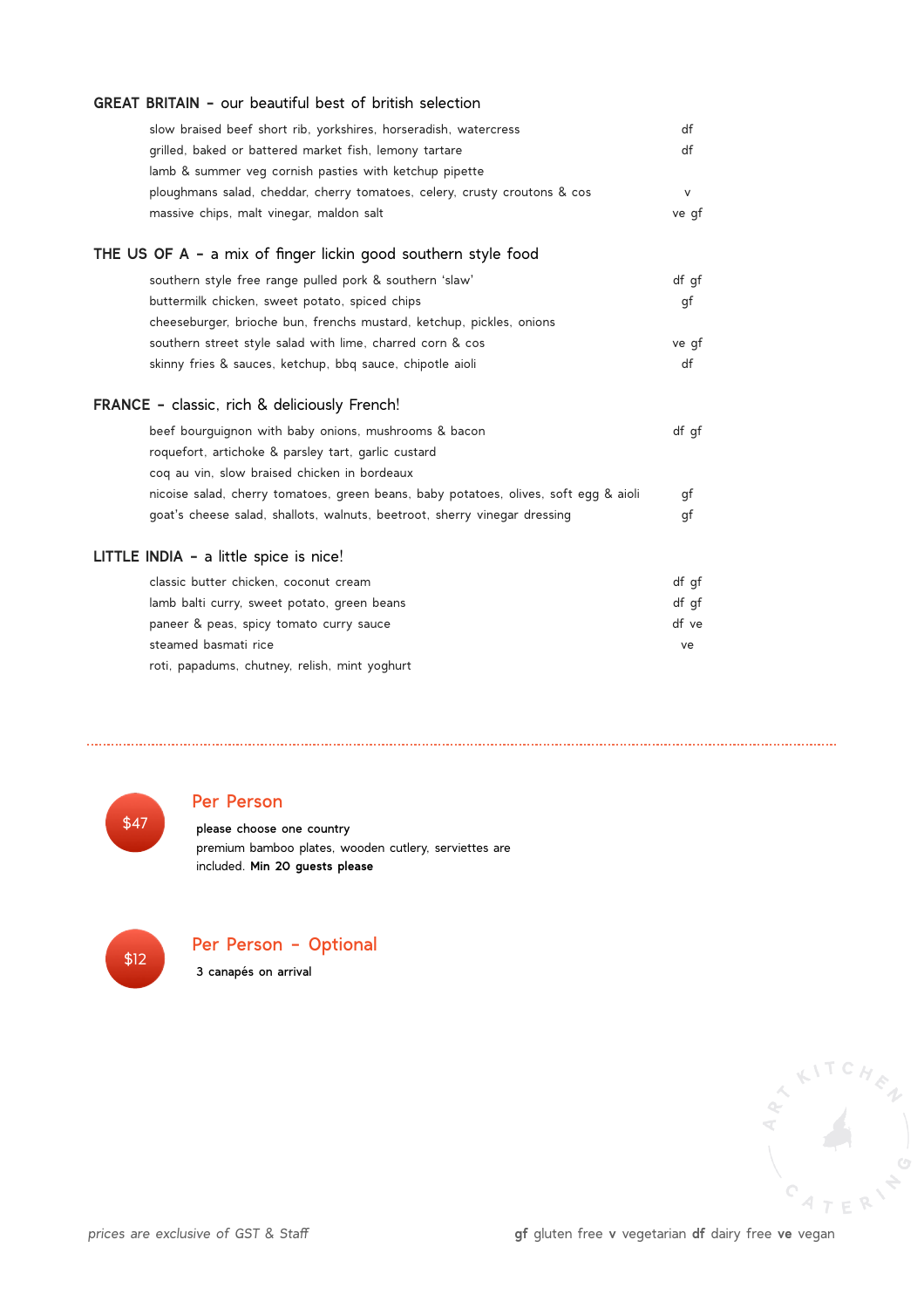

## GRAZING PLANK

Add a bit of theatre and excitement to your event with our gorgeous plank stations. Loaded with the best locally sourced ingredients and beautifully presented on solid oak boards. Plank stations give your guests the opportunity to graze throughout the event with an abundance of sweet, sour, crunchy and crispy dishes to give your event a real buzz.

#### **GRAZING PLANK**

#### **ANTI PASTI**

selection of prosciutto, salami & chorizo, manchego, gorgeous grilled peppers, artichokes, chilli & mint feta, olives, pickles, caper berries, baked bread & grissini

#### **SALMON TWICE**

beetroot & vodka cured salmon, applewood smoked salmon, carrot & celeriac remoulade, blinis & bruschetta, capers, cornichons, horseradish creme fraiche, herbs

#### **THE PLOUGHMANS**

free range ham & organic chicken liver pate, pork pies, celery, cherry toms, pickled onions, gippsland blue, vintage cheddar, piccalilli chutney, pickles, baked bread & crackers

#### **BUFFALOOM**

fresh carved buffalo mozzarella, heirloom tomatoes, gorgeous basil pesto, olives & capers, grilled & chilled summer veggies, crispy polenta chips with pecorino, rosemary crostini

gf v



#### Per Plank

 Each plank serves approximately **eight to ten people.** Planks will serve approximately twelve in conjunction with canapé selections. Planks include bamboo plates and cutlery

#### **JUST CHEESE**

selection of brie, blue & cheddar, gooey baked rosemary camembert, cranberry relish, quince, dried fruits, poached pears, grapes, nuts & crackers

#### **THE EASTERN**

house falafels, hummus with smoked paprika, cumin & yoghurt spiced chicken, tabouli, spiced flatbread, pickles, baba ghannouj, charred eggplant & za'atar

#### **JUST VEG & FRIENDS**

honey roasted heirloom carrots, sweet potato chips, tahini yoghurt dip, nigella, grilled eggplant with parslet

gf

v